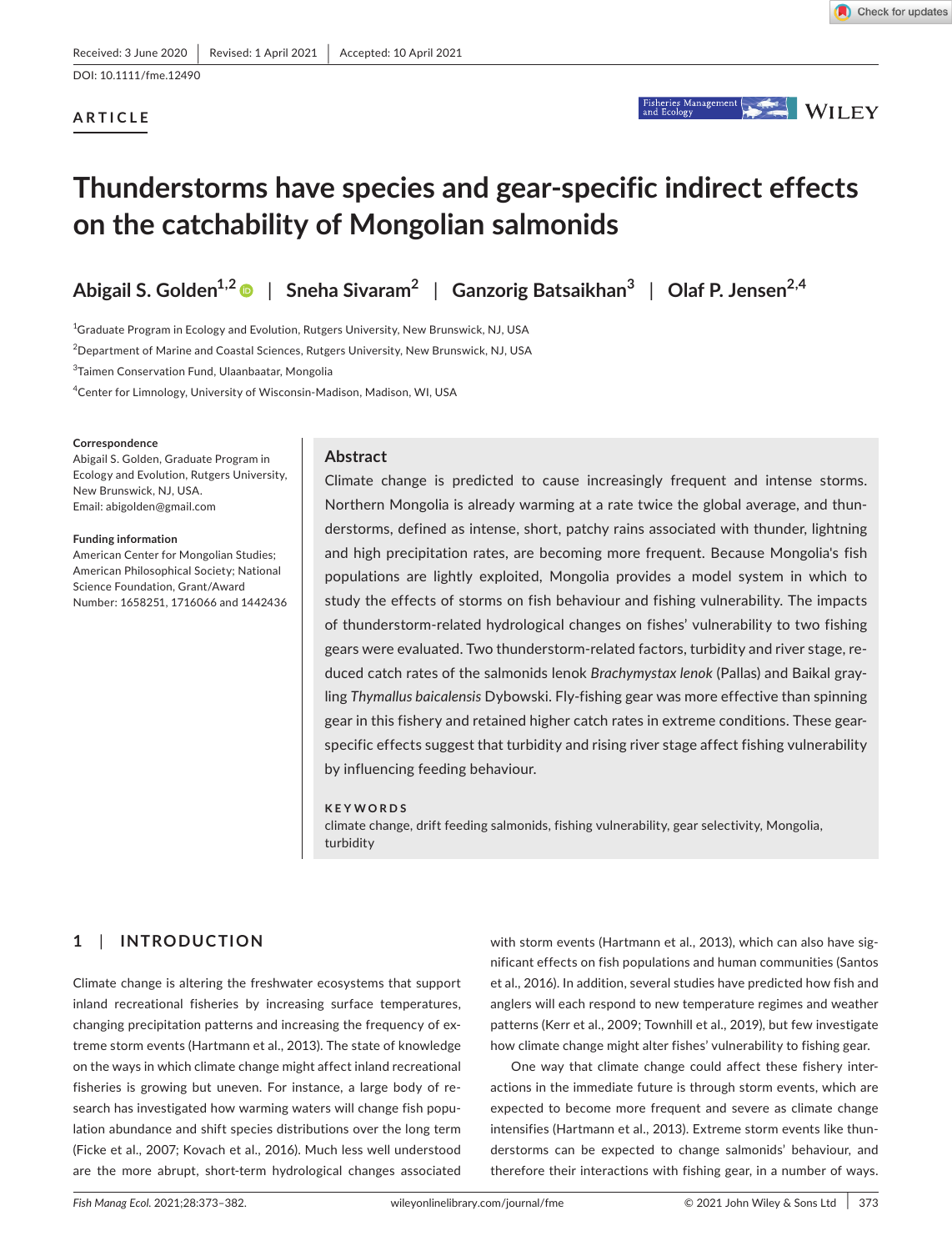**374 • ALIE EXAMPLE STATES Management (CALCER COLDEN ET AL. 60LDEN** ET AL.

Turbidity resulting from sediment loading increases reaction distance to prey (Mazur & Beauchamp, 2003; Vogel & Beauchamp, 1999) and lowers feeding rates (Rowe et al., 2003) in visually foraging fish. Pulses of high river flow, such as those produced by precipitation runoff, reduce fish activity and swimming speed (Larranaga et al., 2018). Increased river stage following thunderstorms also increases the volume of water within which a fish must search for prey. Unless there is a corresponding increase in prey available (e.g. from terrestrial prey washed into the river), then prey density and encounter rates will decrease.

A number of confounding environmental factors can also affect fish behaviour and catchability, making it hard to isolate the effects of storm-related factors. Catch rates change with season (van Poorten & Post, 2005) and diel cycles, with many fish species more active and therefore more vulnerable to fishing gear at dawn and dusk (Arlinghaus et al., 2017; Kuparinen et al., 2010). Factors relating to anglers' behaviour and gear choices can also affect catchability, because fishermen's skill influences their catch rates (Arlinghaus et al., 2017), and different types of angling gear vary in their efficiency in catching fish, and in their selectivity for different species and sizes of gear.

For several reasons, Mongolia is a valuable model system to study interactions between fish and angling gear under climate change. First, air temperature records show that Mongolia has warmed by almost 2°C since 1940 (Nandintsetseg et al., 2007), a rate about double the global average (Hartmann et al., 2013). Along with warming, Mongolia is also experiencing new precipitation patterns: the gentle, long-lasting rains typical of summer precipitation in northern Mongolia are being replaced with thunderstorms, defined by Goulden et al., (2016) in a Mongolian context as "intense, short, patchy rains with large drops…associated with thunder, lightning, and precipitation rates greater than 7.6 mm/hr." These thunderstorms produce sudden pulses of runoff and sediment erosion into rivers, dramatically altering the habitat in which Mongolian fishes move, forage and interact with fishing gear. Second, Mongolia's rivers are relatively untouched by other disturbances that are expected

to confound the effects of climate change, such as stocking, flow control and invasive species (Hunt et al., 2016; Kovach et al., 2016). Finally, Mongolia's Eg-Selenge watershed contains healthy populations of the coldwater salmonids lenok *Brachymystax lenok* (Pallas) and Baikal grayling *Thymallus baicalensis* Dybowski (Mercado-Silva et al., 2008). These two species are already experiencing temperatures near their upper limits for growth in the summer in Northern Mongolia (Hartman & Jensen, 2017).

Because active angling gears, like fly and spinning gears, imitate prey items, changes in fishes' feeding behaviour caused by thunderstorms should also control their encounter rate with spinning and fly gear (Lennox et al., 2017). Although lenok and Baikal grayling are both drift feeders, lenok has a higher proportion of benthic invertebrates and fish in its diet than grayling (Olson et al., 2016). This means that compared to grayling, it should be more vulnerable to lures that imitate prey fish, such as spinners. Since spinners may attract fish using sound as well as a visual cue, these lures may remain effective even in highly turbid water, while catch rates on purely visual lures, like the majority of artificial flies used in fly fishing, should be much more sensitive to turbidity. In Mongolia, these gear-specific interactions with river conditions could result in different levels of fishing success for different angler populations, creating winners and losers among Mongolia's recreational anglers.

This study evaluates how the thunderstorm-associated factors turbidity and river stage affected Mongolian salmonids' vulnerability to fishing on two different angling gears. A standardised experimental fishing approach that rotated spinning and fly gears equally among a team of anglers, following Arlinghaus et al. (2017), was used to estimate how thunderstorms affect catch rates on different gears. Three predictions were made: (1) that increased turbidity and increased river stage both reduce catch rates of lenok and grayling; (2) that turbidity has a greater effect on catch rates with fly than with spinning gear, while the effect of stage does not depend on gear; and (3) that lenok remain more vulnerable to capture on spinning gear than grayling during turbid conditions, while the two species are equally likely to be caught on fly gear during the same conditions.



**FIGURE 1** Experimental fishing was conducted in north-central Mongolia (inset) at 24 sites spanning a total of 60 km of river distance. The Eg-Uur site is located in the upper left area, and the Eg-Selenge site is located in the bottom right area of the map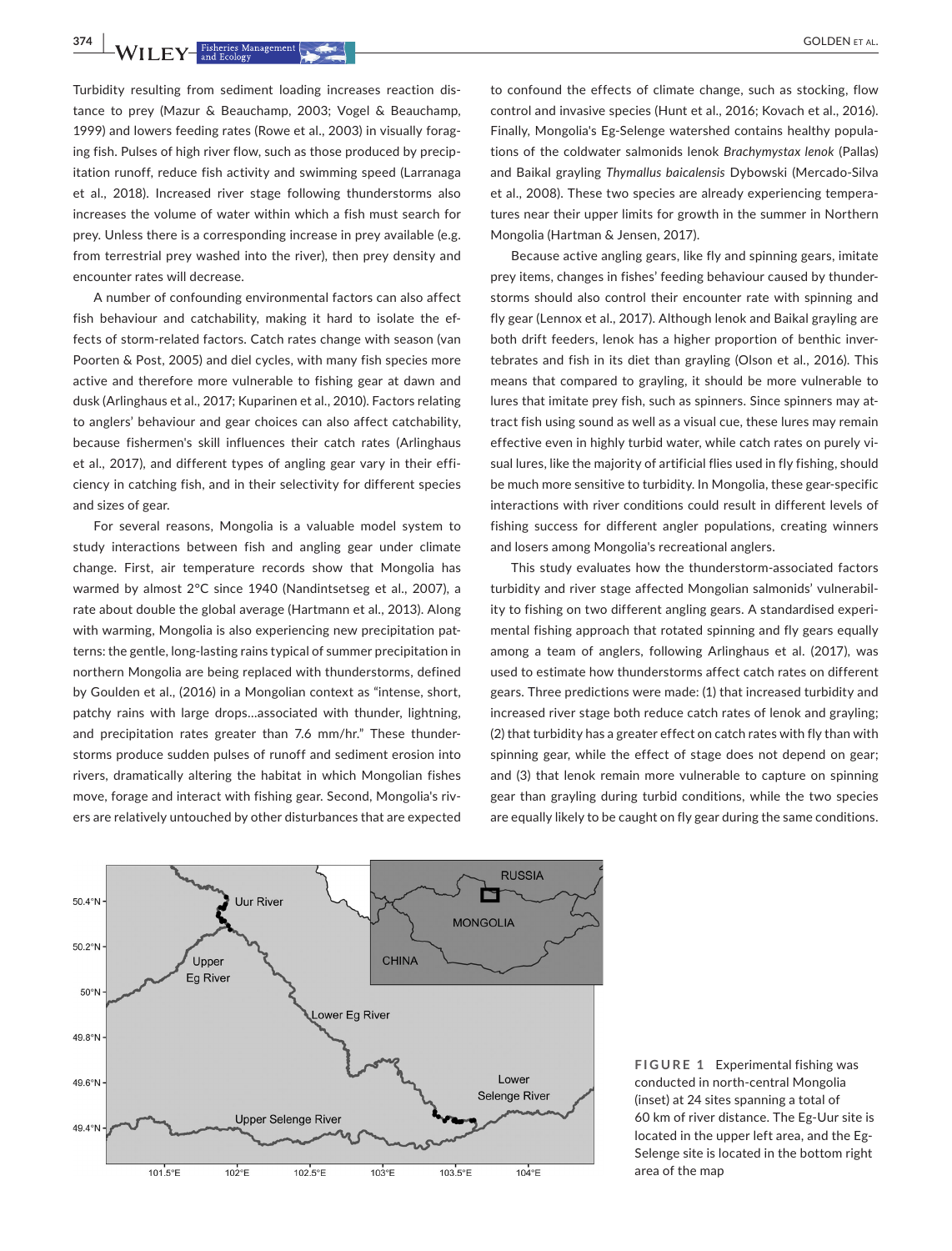## **2**  | **METHODS**

### **2.1**  | **Materials and methods**

Standardised fishing was conducted on 30 km of the Uur River directly above its confluence with the Upper Eg River and on 30 km of the Lower Eg River above its confluence with the Selenge (Figure 1). The two fishing areas are located 251 river kilometres apart in the Hovsgol and Bulgan provinces of north-central Mongolia, which occupy the ecotone between Mongolian steppe and Siberian taiga forest. The Uur is predominantly fed by groundwater and precipitation runoff and is characterised by a mixed riparian habitat and large meanders in a wide floodplain valley. Below their confluence, the combined Eg and Uur rivers are known as the Lower Eg and have a similar riparian habitat but with increased width and reaches with large boulders (Gilroy et al., 2010). Mongolia's summer rainy season lasts from late June to late August (Goulden et al., 2016). Therefore, fishing on the Uur River was conducted throughout the 10-day period from 21 July to 30 July 2019 and on the Lower Eg from 2 August to 14 August 2019.

Twelve fishing sites were selected on each river, equally divided between three, 10-km segments to ensure uniform fishing effort throughout the 30-km stretch. The fishing sites were selected by a local fishing guide with more than a decade of experience fishing on the two rivers. Good lenok and grayling habitat was generally considered riffles or runs. Compared with unselected sites, they tended to have coarser substrate (gravel or cobble rather than silt or sand) and sparser riparian vegetation. One 10-km segment was selected randomly for fishing each day, and three or four sites within the segment were fished depending on time constraints. To avoid confounding site effects with time of day, the order in which sites were fished (starting either downstream or upstream) was determined using a coin toss.

Spin fishing was conducted with standardised medium-fast action rods (6½ foot Shakespeare UglyStik and Abu Garcia Vendetta) and standard reels (Abu Garcia, Silvermax 40 and Blackmax 20). Spinning lures were restricted to #1 and #2 dressed Mepps aglia treble hook spinners in silver and gold, with two hooks removed and the remaining barb crimped to comply with Mongolian law, which requires single barbless hooks. Anglers used Trilene 8-lb test monofilament line, and a barrel swivel was fixed 50 cm above the lure. Fly fishing was conducted with an 8.5 foot 5-wt Orvis fly rod and a Clearwater Classic III fly reel with 5X tippet (Rio Powerflex brand). Dry flies were restricted to size 14 and 16 Parachute Adams and Royal Wulff patterns, and nymphs were restricted to a beadhead Prince Nymph and a non-beadhead Hare's Ear pattern of the same size (Figure S1). For both species, there were minimal differences in catch rates (Figure S2) and size selectivity (Figure S3) between the dry fly and nymph patterns.

Fishing events consisted of 40 min of active angling by two fishermen at a single site, equally divided between spinning and fly fishing. Time spent processing captured fish and changing lures and gear was not included in the total fishing time to avoid artificially

 **<u>GOLDEN ET AL.** 375<br>  $\frac{1}{2}$   $\frac{1}{2}$   $\frac{1}{2}$   $\frac{1}{2}$   $\frac{1}{2}$   $\frac{1}{2}$   $\frac{1}{2}$   $\frac{1}{2}$   $\frac{1}{2}$   $\frac{1}{2}$   $\frac{1}{2}$   $\frac{1}{2}$   $\frac{1}{2}$   $\frac{1}{2}$   $\frac{1}{2}$   $\frac{1}{2}$   $\frac{1}{2}$   $\frac{1}{2}$   $\frac{1}{2}$   $\frac{1}{$ 

creating hyperstable catch rates due to handling time limitations (Korman & Yard, 2017). Fishing was carried out by four skilled recreational anglers with an average of 31 years of experience fishing on spinning gear and 25 years of experience fly fishing. This is similar to the median of 30 years of overall fishing experience and 18 years of fly-fishing experience observed in international ecotourist anglers in Mongolia (Golden et al., 2019). For each fishing event, two anglers fished the site simultaneously such that both gear types were presented to the fish at the same time, rotating rods after 20 min to control for angler skill with each gear following Arlinghaus et al., (2017). The angler using fly-fishing gear changed between a nymph and a dry fly halfway through each 20-min period. The gear each angler started with, and the type of fly (dry fly vs nymph) used by the fly fishers in the initial 10-min period, were randomised with a coin flip to control for the possibility that catch rates decreased over the course of a fishing event, regardless of gear type and angler skill. Anglers were instructed to fish as they normally would within the constraints imposed by the study to maximise their fishing success in terms of total length of fish caught per fishing event.

Each fish caught was landed, measured (total length, mm), and the anal fin was clipped to permit identification of previously captured fish. Time of capture, site, angler identity, gear used, species and the number of casts from the beginning of the 10-min period using that gear type were recorded by dedicated note takers. As in most recreational angling, some fish were lost before they could be landed, and these were recorded and the loss noted. The recreational fishing protocol was approved by Rutgers University's Institutional Animal Care and Use Committee (Protocol # PROTO201900052).

Environmental variables were measured immediately before each fishing event. Water and air temperature (°C), barometric pressure (mm Hg), dissolved oxygen (mg/l and % saturation), conductivity (µS/cm) and total dissolved solids (mg/l) were measured using a YSI Professional Series probe. Water turbidity was measured in formazin nephelometric units (FNU) using a Hach 2100Qis portable turbidimeter. YSI measurements and turbidity samples were taken in midstream adjacent to each fishing site. Weather (sunny, partly cloudy, cloudy, rain) was recorded from visual observation before each fishing event. River stage (cm) was recorded at the beginning and end of each fishing day.

### **2.2**  | **Statistical analyses**

Generalised linear mixed effects models (GLMMs) were fit to the catch data to explain variation in overall catch rates and speciesspecific catch rates for lenok and grayling. Because they were in the form of count data, catch rates were modelled using a Poisson distribution. For all models, the response variable was in the form of landed fish per angler per 20-min interval, to account for anglerspecific variation as a random effect and gear type as a fixed effect. All models were fit in R version 3.6.0 using the "lme4" package version 1.1–21 (Bates et al., 2015; R Core Team, 2019). Principal component analysis (PCA) was conducted on the environmental covariates,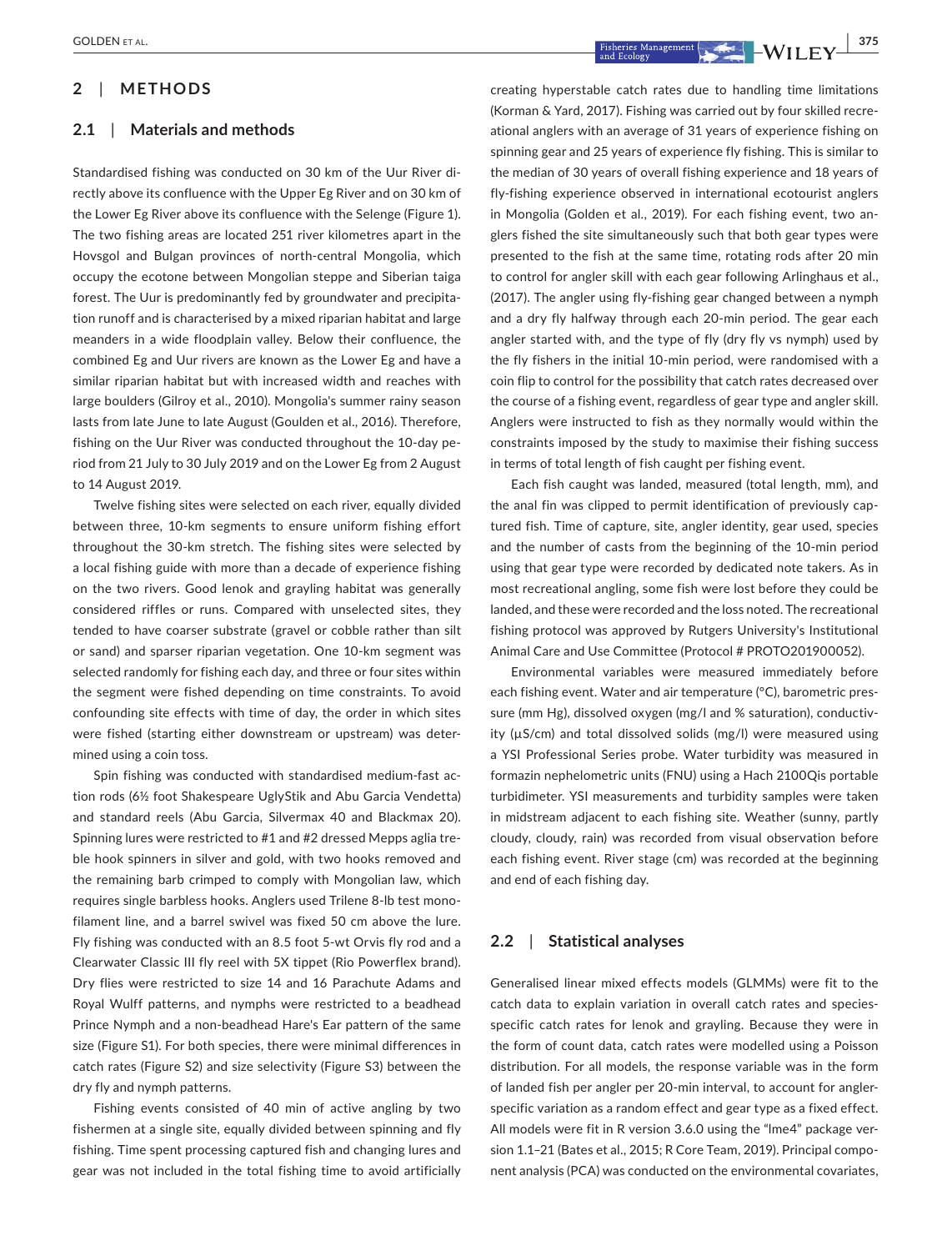**376 <sup>|</sup>**  GOLDEN et al.

and the first principal component was extracted and used as a candidate explanatory variable in the model selection process described below (see Appendix). River stage was included as a candidate explanatory variable in the form of the standardised difference in stage from the previous day (referred to throughout as "change in river stage") to capture the known importance of changes in river level on fish movement and foraging.

After determining the best random effect structure using  $AIC_C$ (corrected Akaike Information Criterion; Hurvich & Tsai, 1989), maximal models were fit that included standardised turbidity, change in river stage, time of day, weather, Julian day, gear type and the first principal component of the PCA. For overall catch rate and lenok catch rates, interactions between turbidity and change in river stage with gear type were also incorporated into candidate models, reflecting the *a priori* hypothesis that the effect of these environmental factors depends on fishing gear. However, gear interactions were not tested for grayling catch rates because the majority (90.9%) of grayling were caught by fly fishing. Nested candidate models that represented different hypotheses about the importance of key variables turbidity, change in river stage, and gear and the interaction between them were competed using  $AIC_c$  following Betini et al. (2017). Model fit was assessed using marginal and conditional coefficients of determination calculated with the trigamma method  $(R^2;$ Nakagawa & Schielzeth, 2013) and the "DHARMa" package version 0.2.6 in R (Hartig, 2019). The partial effects of each parameter included in the best-fit model were calculated and plotted using the "effects" package version 4.1–3 in R (Fox, 2003; Fox & Weisberg, 2019).

## **3**  | **RESULTS**

### **3.1**  | **Overall catch rates**

Eighty, 40-min fishing events were conducted across 24 sites for a total of 320 observations (two 20-min observations per angler in each fishing event). 398 total fish were landed across 5 species, with grayling and lenok accounting for 27% and 32% of the total catch, respectively (Table S1). The majority of captures were on flyfishing gear (*n* = 305), with about a quarter of fish caught on spinning gear (*n* = 93) (Figure 2). Captures on fly-fishing gear were relatively evenly distributed between dace *Leuciscus leuciscus* (L.) (*n* = 139, a non-target species), grayling (*n* = 100) and lenok (*n* = 66). In contrast, 70% of spinning gear captures were lenok (*n* = 65), with ten or fewer captures each of grayling, dace, perch *Perca fluviatilis* L. and taimen *Hucho taimen* Pallas. Of the 398 fish landed, only two grayling and one perch were previously captured during the study, as indicated by the presence of a fin clip. An additional 97 fish were hooked but not landed. Since most of these could not be identified to species, they were excluded from the analysis.

The model that best explained patterns of variation in overall catch rates of landed fish included main effects for turbidity, change in river stage, gear and interaction terms between turbidity and gear



**FIGURE 2** Histogram of (a) overall catch rates per 20 min of experimental fishing, (b) catch rates of grayling and (c) catch rates of lenok. All plots are divided into catches on spinning gear (dark blue) and fly gear (orange)

and between change in river stage and gear (Table S2). It included an angler random effect and a random effect for fishing site nested within sampling location (Eg-Uur or Eg-Selenge). A candidate model that included all of these variables and a fixed effect for time of day was similarly supported by AIC<sub>C</sub> ( $\Delta$ AIC<sub>C</sub> = 1.90), but it included an additional parameter that did not improve model likelihood, so this model was rejected (following Arnold, 2010). All other candidate models had ∆AIC<sub>C</sub> >2 (Table S2). All fixed effects in the bestfit model were significant at the *p* < 0.01 level except for change in river stage (*p* = 0.27), which was retained because its interaction with gear type was significant ( $p = 0.009$ ) (Table 1).

The effect of both turbidity (*p* = 0.005) and change in river stage (*p* = 0.009) depended on gear type. Specifically, increased turbidity and positive change in river stage reduced catch rates on fly-fishing gear, while for spinning gear, catch rates declined exponentially with increased turbidity, but were unaffected by increases in river stage from the previous day (Figure 3). For an increase in turbidity from 5 to 35 FNU and an increase in river stage from −10 to 15 cm from the previous day, such as occurred during the study period following three days of continual rain, the model predicted a decrease in fly-fishing captures from 1.7 to 0.8 fish per 20 min for an average angler at an average site. For spinning gear, the model predicted a decrease from 0.9 to 0.3 fish per 20 min for the same change in conditions. Overall, the random effects, which represented variability among anglers and fishing locations, explained about the same amount of variation in catch rates as the variables of interest did. Specifically, the fixed effects of turbidity, change in river stage and fishing gear explained 28% of the variation in catch rates (marginal adjusted  $R^2$ ), while the model as a whole (fixed and random effects; conditional adjusted R<sup>2</sup>) explained 59% of the variation (Table 1).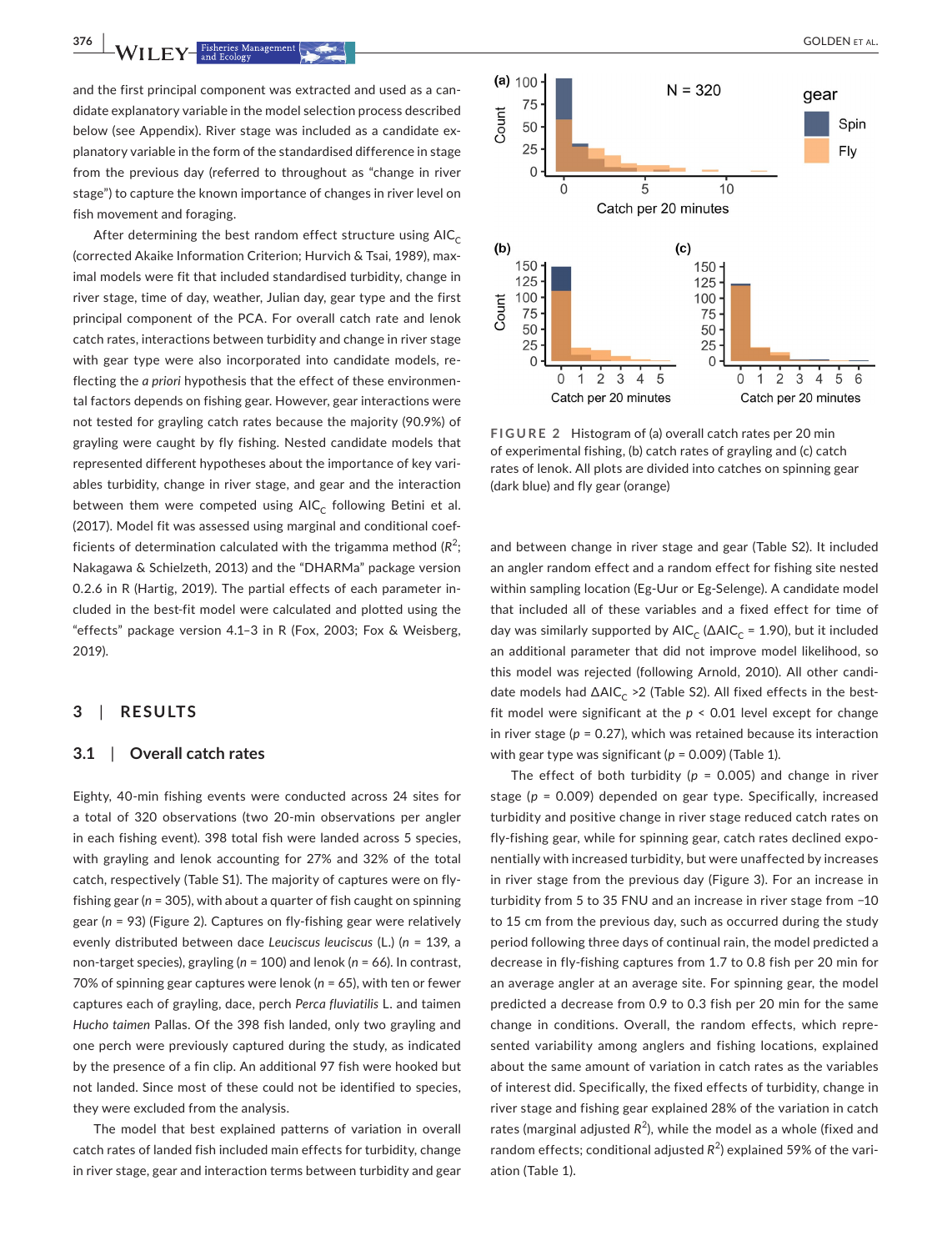| TABLE 1 Fixed and random effects of the model that best        |  |  |  |
|----------------------------------------------------------------|--|--|--|
| explained variation in log-transformed catch rates of all fish |  |  |  |

| <b>Fixed effects</b>                                  | $\beta$ (SE)    |          |  |  |  |
|-------------------------------------------------------|-----------------|----------|--|--|--|
| Intercept                                             | $-1.11(0.46)$   |          |  |  |  |
| Standardised turbidity                                | $-0.94(0.25)$ " |          |  |  |  |
| Standardised difference in stage from previous<br>day | 0.19(0.17)      |          |  |  |  |
| Gear (fly)                                            | 1.22(0.15)      |          |  |  |  |
| Turbidity * Gear (fly)                                | $0.66(0.24)$ ** |          |  |  |  |
| Difference in stage * Gear (fly)                      | $-0.41(0.16)$   |          |  |  |  |
| <b>Random effects</b>                                 | Num. obs.       | Variance |  |  |  |
| Event:camp                                            | 76              | 0.35     |  |  |  |
| Angler                                                | $\overline{4}$  | 0.22     |  |  |  |
| Camp                                                  | $\mathfrak{D}$  | 0.25     |  |  |  |
| $n = 304$                                             |                 |          |  |  |  |
| Marginal Adj $R^2$ = 0.27                             |                 |          |  |  |  |
| Conditional Adj $R^2$ = 0.57                          |                 |          |  |  |  |

*Note:* Coefficient estimates (β) and standard errors (*SE*) of fixed effects are shown, and number of observations and variance of random effects is shown. Marginal and conditional adjusted R $^2$  values were calculated using the trigamma function.

\*\*\**p* < 0.001; \*\**p* < 0.01; \**p* < 0.05.

#### **3.2**  | **Species-specific catch rates**

Grayling were much more vulnerable to fly-fishing gear than to spinning gear, with 91% of grayling captures occurring on fly gear (*n* = 110) and only 9% on spinning gear (*n* = 10) (Table S1). For this reason, a model explaining grayling catch rates was only fitted to captures on fly-fishing gear. Four candidate models to explain grayling catch rates were similarly supported by  $AIC_C \leq 2$ . All of these models included a highly significant turbidity term (*p* < 0.001), with some also including non-significant terms for the first principal component of the environmental variables, time of day and change in river stage from previous day (Table S3). Since the coefficient estimates for turbidity were similar across all supported models, and the additional parameters improved the model likelihoods only marginally, only the parameter estimates from the most parsimonious model are reported (following Arnold, 2010). This model included a turbidity fixed effect and random effects for angler and for fishing event nested within fishing site (Table 2). Grayling catch rates on fly-fishing gear decreased exponentially as turbidity increased (*p* = 0.001) (Figure 4a). An increase in turbidity from 5 FNU to 35 FNU decreased catch rates from 0.8 to 0.2 fish per 20 min. The model's fixed effects explained 17% of the variation in grayling catch rates, and the model as a whole explained 41% of the variation.

Lenok were caught equally often on spinning gear and fly gear (49.6% and 50.4%, respectively) (Table S1). Variation in lenok catch rates was best explained by a model that included fixed effects for turbidity, gear type, change in river stage, an interaction between turbidity and gear, and random effects for angler and fishing event

 **COLDEN** ET AL. *COLDEN* ET AL. *P* **1 EXECUTER EXECUTER EXECUTER EXECUTER EXECUTER EXECUTER EXECUTER EXECUTER EXECUTER EXECUTER EXECUTER EXECUTER EXECUTER EXECUTER EXECUTER EXECUTER**

(Table S4). The effects of turbidity (*p* = 0.003) and the turbidity/ gear interaction ( $p = 0.004$ ) were significant, while the main effect of change in river stage was marginally non-significant (*p* = 0.06) (Table 3). Increased turbidity reduced catch rates on spinning gear exponentially, with the greatest effect occurring at low values of turbidity. Catch rates on fly were stable across the range of observed values for turbidity (Figure 4b). Increased river stage from the previous day decreased catch rates slightly, and this effect did not depend on gear type (Figure 4c). On spinning gear, the model predicted catch rates of 0.5 fish per 20 min when turbidity was 5 FNU and river stage had dropped by 10 cm from the previous day. When turbidity was 35 FNU and river stage had increased 15 cm from the previous day, such as occurred after three days of rain during the study period, the model predicted catching only 0.1 lenok per 20 min. By contrast, the model predicted fly catch rates of 0.2 and 0.1 fish per 20 min for the same interval. Overall, the fixed effects explained only 5.3% of the variation in lenok catch rates, while the model as a whole explained 23% of the variation.

# **4**  | **DISCUSSION**

Standardised experimental fishing observations showed that, as predicted, both increased turbidity and increased river stage reduced catch rates for lenok and grayling by both gear types. Across the board, turbidity had a greater effect on catch rates than changes in river stage. The influence of turbidity was greatest in relatively clear water, with the greatest declines in catch rates occurring when turbidity increased from near zero to about 40 FNU. Contrary to expectations, fly-fishing gear outperformed spinning gear in this fishery, retaining higher catch rates than spinning gear across a range of environmental conditions (Figure 3). For example, the overall catch rates model predicted that catch rates of all fish would decline 86% on spinning gear and only 44% on fly-fishing gear with an increase in turbidity from 0 to 40 FNU. For lenok, spinning gear was more effective under normal water conditions, but above a low threshold of turbidity, fly-fishing gear was more effective (Figure 4b). Fly fishing was even more effective for grayling than for lenok, accounting for 91% of grayling captures in this study, regardless of environmental conditions. The most parsimonious model fit to grayling catch rates, which had fewer observations, only included a single fixed effect for turbidity. This suggests that changing river stage had a weaker influence on catch rates that could only be detected with greater statistical power. For all models, the random effects for angler and fishing location explained a greater proportion of the variation in catch rates than the fixed effects did. The degree of variability explained by the fixed effects (marginal adjusted  $R^2$ ) and the model as a whole (conditional adjusted R<sup>2</sup>) varied greatly among models. The model fit to overall catch rates had the most explanatory power, with the fixed effects explaining 27% of the variation (marginal adjusted  $R^2$ ). The model fit to lenok catch rates alone had the least, with the model as a whole only accounting for 23% of the variation in catch rates and the fixed effects explaining 5%. None of the covariates that might have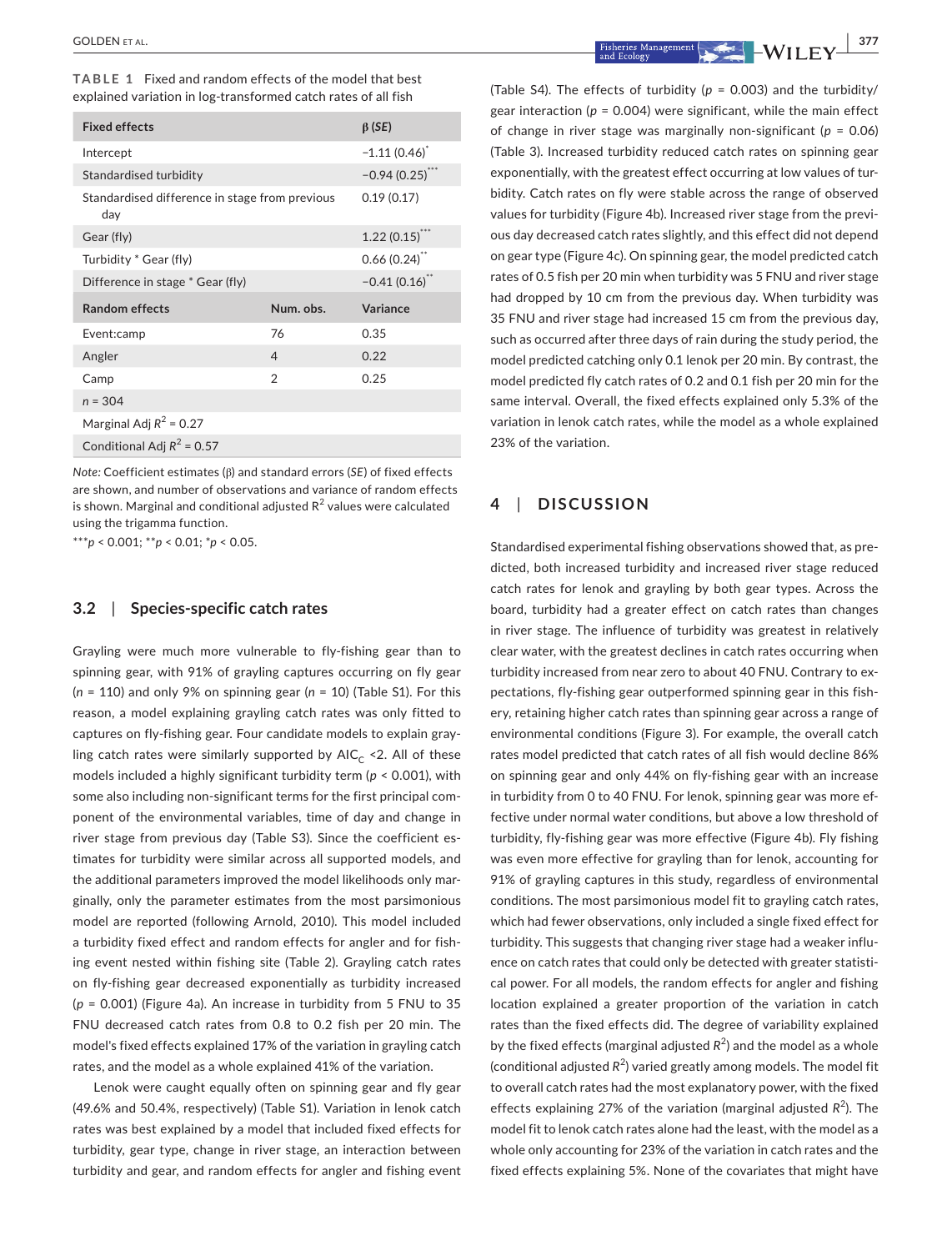

**FIGURE 3** The partial effects of both turbidity (formazin nephelometric units, FNU) and change in river stage from the previous day (centimetres) on overall catch rates per angler per 20 min of experimental fishing. Partial effects for fly-fishing gear are indicated with an orange dashed line, and spinning gear is indicated with a solid dark blue line. 95% confidence intervals are indicated with shaded bands. The distribution of observations is indicated with a rug at the bottom of each plot

**TABLE 2** Fixed and random effects of the model that best explained variation in log-transformed catch rates of grayling on fly-fishing gear

| <b>Fixed effects</b>         | $\beta$ (SE)      |          |
|------------------------------|-------------------|----------|
| Intercept                    | $-1.47(0.38)$ *** |          |
| Standardised turbidity       | $-1.04(0.32)$ *** |          |
| <b>Random effects</b>        | Num. obs.         | Variance |
| Fvent:site                   | 76                | 0.52     |
| Site                         | 24                | 0.66     |
| Angler                       | 4                 | 0.14     |
| $n = 152$                    |                   |          |
| Marginal Adj $R^2$ = 0.16    |                   |          |
| Conditional Adj $R^2$ = 0.41 |                   |          |

*Note:* Coefficient estimates (β) and standard errors (*SE*) of fixed effects are shown, along with number of observations and the variance of random effects.

\*\*\**p* < 0.001; \*\**p* < 0.01; \**p* < 0.05.

confounded the variables of interest, such as Julian day, time of day, barometric pressure and weather, significantly improved model fit.

The importance of turbidity in explaining catch rates matched previous experimental evidence that turbid water reduces many fishes' feeding rates and reaction distance to prey (Chapman et al., 2014). Because the angling gears used here passively imitate fish and invertebrate prey items moving on the surface and in the water column, fishes' encounter rate with these gears depends on the distance from which they can identify and react to prey. Mazur and Beauchamp (2003) found that some piscivorous salmonids' reaction distance declined almost 20% when turbidity was increased from 0.08 to 1.5 nephelometric turbidity units (NTU) in controlled experiments; note that the turbidity units NTU and FNU are considered equivalent (World Health Organization, 2017). Across a wider range of observed values, Harvey and White (2008) found that salmonid feeding success on benthic invertebrate prey declined by nearly 60%

when turbidity increased from 0 to 100 NTU in an experimental setting. In the present study, catch rates declined exponentially with increasing turbidity, which matches the well-established experimental finding that turbidity and reaction distance are exponentially related (Hansen et al., 2013; Vogel & Beauchamp, 1999). Declines in reaction distance are likely to have outsized impacts on encounter rates with prey as reaction distance is a squared term in most foraging models (e.g. Jensen et al., 2006), that is a decline in reaction distance of 50% would yield a decline in prey encounter rates of 75%.

Lenok were more vulnerable to fly fishing than spinning gear under extreme water conditions, although lenok catch rates on spinning gear were higher under normal conditions. This contradicted the hypothesis that lenok would remain more vulnerable to spin fishing at high turbidities because of spinning lures' auditory/vibratory component, which was hypothesised to remain effective regardless of water clarity. One possible explanation for this unexpected result is provided by contrast degradation theory, which predicts that turbidity should reduce the visibility of distant objects more than that of objects that are nearby. Therefore, a given increase in turbidity should reduce the visibility of large prey items like fish, which can be observed from a distance, more than small prey items like invertebrates or plankton that are only visible within a small visual range (Utne-Palm, 2002). Consistent with this theory, De Robertis et al., (2003) found that turbidity had a greater effect on feeding rates of piscivorous fish than planktivorous fish in a controlled experiment. This theory can be extended to lure types that imitate differently sized prey items and hypothesise that spinning lures, which imitate larger prey, should be more sensitive to turbidity than the smaller fly-fishing lures used here. This suggests that the visual component of spinning lures may be more important than originally assumed or that lenok forage primarily using visual cues.

Although its effect was smaller and less consistent than that of turbidity, change in river stage also affected catch rates. Change in river stage from the previous day, the metric used here, provided a proxy for river flow, which has well-established effects on fish activity levels and movement patterns. Many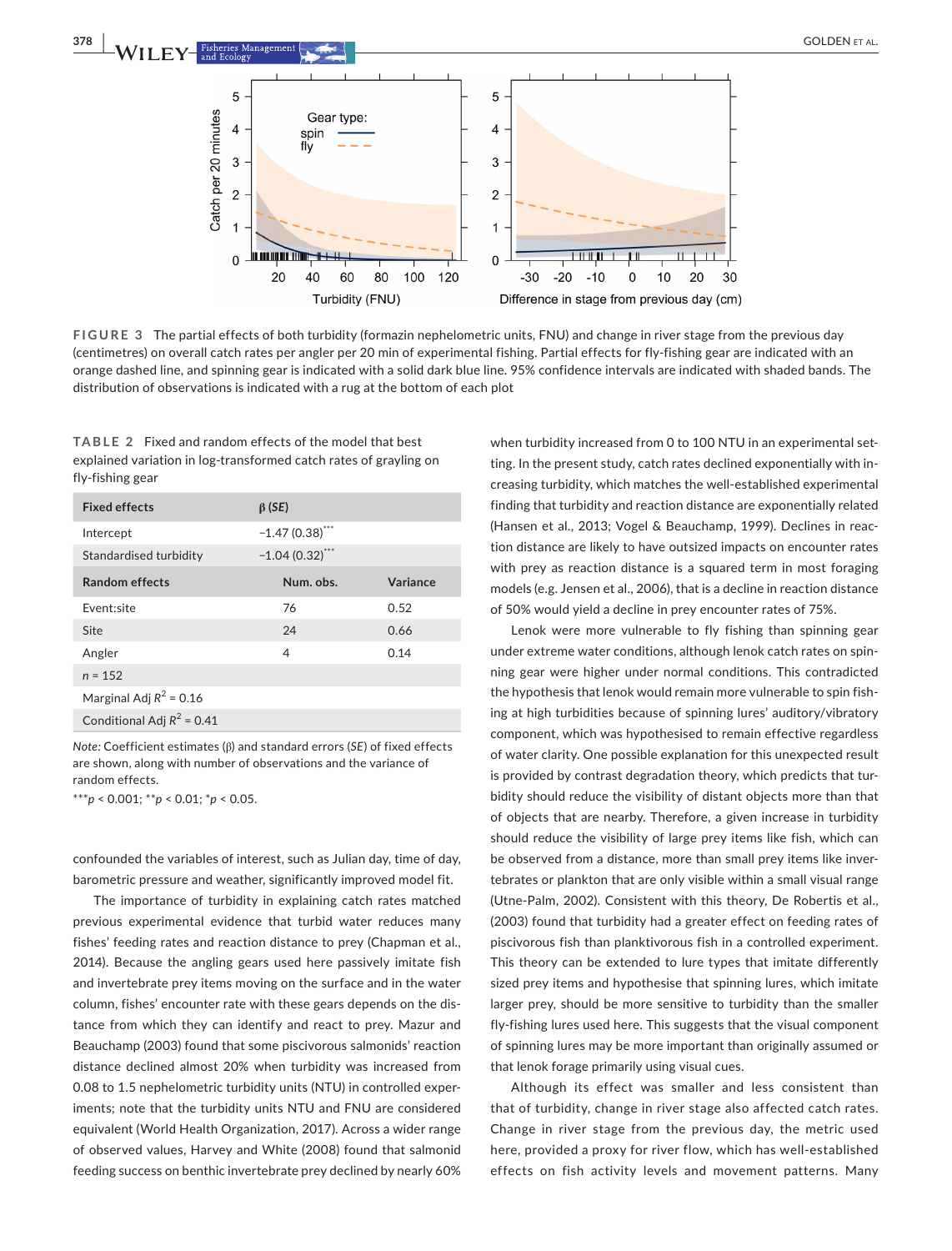**FIGURE 4** The partial effects of turbidity (formazin nephelometric units, FNU) and change in river stage from the previous day (centimetres) on catch rates of (a) grayling and (b,c) lenok per angler per 20 min of experimental fishing. Partial effects for fly-fishing gear are indicated with an orange dashed line, and spinning gear is indicated with a solid dark blue line. 95% confidence intervals are indicated with shaded bands. Partial effects plots with a single blue line do not depend on an interaction with fishing gear



**TABLE 3** Fixed and random effects of the model that best explained variation in log-transformed catch rates of lenok on fly and spinning gear

| <b>Fixed effects</b>                                  | $\beta$ (s.e.)   |          |  |  |
|-------------------------------------------------------|------------------|----------|--|--|
| Intercept                                             | $-1.95(0.45)$    |          |  |  |
| Standardised turbidity                                | $-0.92(0.31)$ ** |          |  |  |
| Standardised difference in stage from<br>previous day | $-0.31(0.17)$    |          |  |  |
| Gear (fly)                                            | 0.28(0.21)       |          |  |  |
| Turbidity * Gear (fly)                                | 0.86(0.30)       |          |  |  |
| <b>Random effects</b>                                 | Num. obs.        | Variance |  |  |
| Fvent                                                 | 76               | 0.95     |  |  |
| Angler                                                | $\overline{4}$   | 0.53     |  |  |
| $n = 304$                                             |                  |          |  |  |
| Marginal Adj $R^2$ = 0.05                             |                  |          |  |  |
| Conditional Adj $R^2$ = 0.23                          |                  |          |  |  |

*Note:* Coefficient estimates (β) and standard errors (*SE*) of fixed effects are shown, along with number of observations and the variance of random effects.

\*\*\**p* < 0.001; \*\**p* < 0.01; \**p* < 0.05.

studies of fish movement patterns in artificially manipulated waterways, like the tailraces of hydropower dams, have established that pulses of flow increase variability in fish movement and feeding behaviour (Larranaga et al., 2018; Rocaspana et al., 2019). For example, Larranaga et al., (2018) found that juvenile Arctic charr *Salvelinus alpinus* L. increased their activity rate, swam more quickly and attacked prey at longer distances in lowflow conditions and that they stopped moving entirely in high flow. This pattern could be explained by opportunistic feeding on the increased drift of invertebrates produced by high-flow events and could underlie the increased catch rates observed in the present study on days when river stage had dropped from the previous day. Supporting this explanation, the estimated effect of changes in river stage was greatest for overall catch rates on fly-fishing gear (Figure 3), which imitate drifting invertebrate prey. These results suggest that thunderstorms could make Mongolian salmonids' feeding behaviour more varied, producing more uncertain catch rates for anglers, and that periods after thunderstorms when water levels drop may be hotspots of fish feeding activity and susceptibility to fishing gear. These findings are relevant in the context of the proposed Egiin Gol Hydropower Project (EGHPP), which would construct an 82 m high hydropower dam immediately downstream of the Eg-Selenge fishing site (Figure 1). Artificially manipulated flow, along with the obvious stressor of habitat fragmentation produced by dam construction, could intensify the stressors of climate change-induced extreme water conditions for these fish.

The two gear types evaluated here are strongly associated with two distinct demographic groups of anglers in this fishery. Gear effectiveness under extreme water conditions could influence these two groups future fishing success as climate change intensifies. The demographic that most often uses fly-fishing gear in Mongolia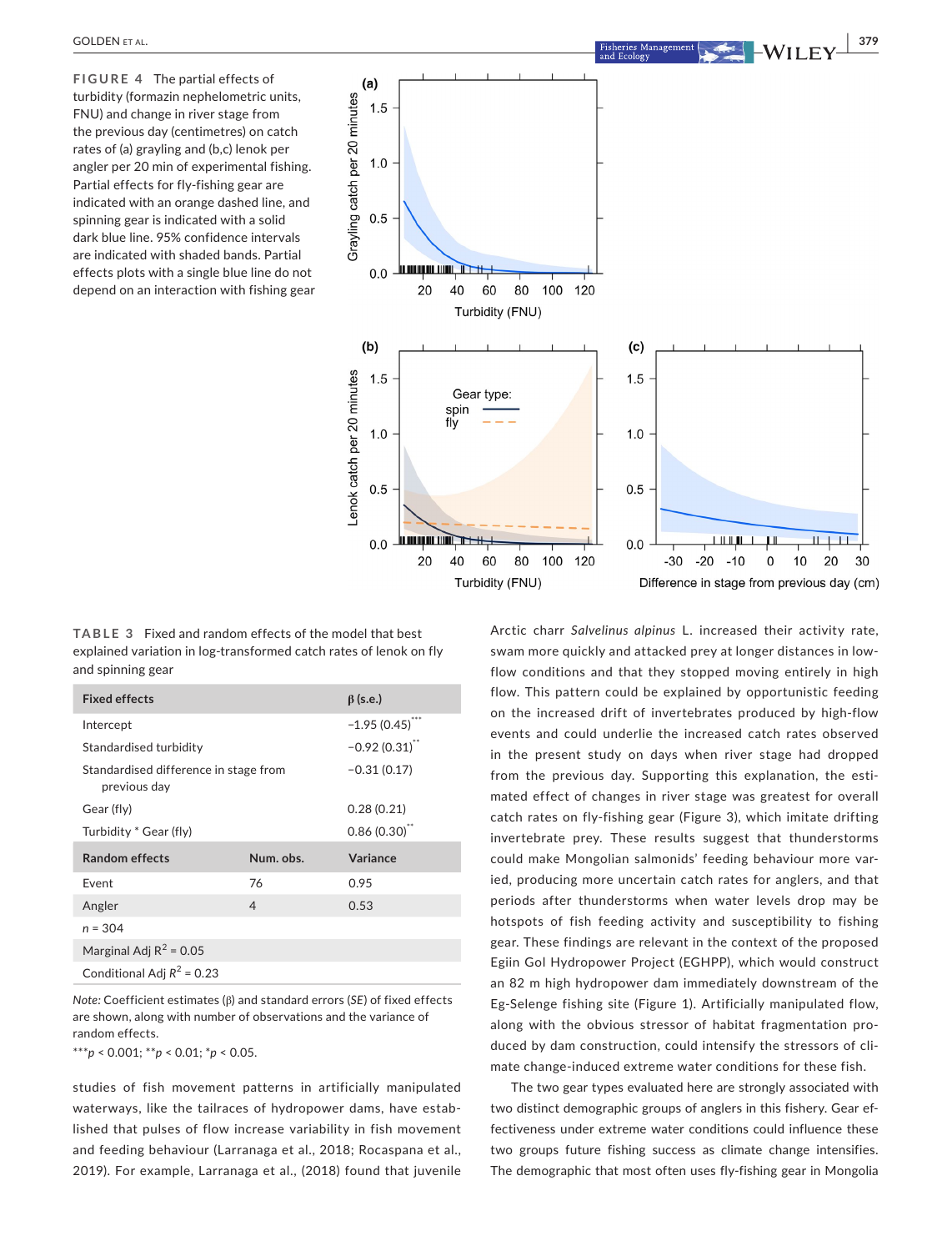is international ecotourist anglers (Golden et al., 2019), who primarily target taimen but also occasionally fish for lenok and grayling when taimen is not available. Taimen is listed as vulnerable on the IUCN Red List of Endangered Species (Hogan & Jensen, 2013), and as threats against the species intensify, international taimen anglers may rely more heavily on the fallback option of lenok and grayling. Less is known about the spin fishermen who target these species. However, fishing is becoming a more popular hobby among Mongolians, and most of the Mongolians observed fishing in the Eg-Selenge Watershed between 2016 and 2019 used spinning gear (A.S. Golden, unpubl. data). In this fishery, fly fishing by international ecotourists is generally associated with catch and release, and spin fishing by Mongolian anglers is associated with fishing for harvest. Therefore, this division between gears may also represent a tipping point between sustainable and unsustainable fishing (Jensen et al., 2009). However, some Mongolian activists are trying to promote the combination of fly fishing and catch and release practices to Mongolian fishermen (B. Baatar, pers. comm.). The results reported here suggest that fly fishing is a more effective technique for fishing in these rivers in adverse conditions, which in theory could help accelerate a transition towards more sustainable practices among Mongolia anglers.

This study is somewhat limited by the nature of the standardised observations. The catch rates observed here are likely lower than true recreational anglers would experience, because fishing was conducted in a randomised manner and was continued for a set duration regardless of fishing success. Additionally, the data included one extreme outlier, a fishing event conducted on a day when river stage had increased by 36 cm from the previous day and the turbidity was 122 FNU, twice the magnitude of the next highest turbidity observation (see Figure 3). Only one experimental fishing event was possible that day because of logistical challenges associated with the high water event. However, rerunning the analysis without this outlier did not change the outcome of the model selection process or the pattern of results (Figure S4).

As storm events become more frequent globally (Hartmann et al., 2013), the results presented here suggest that they could have significant and complex impacts on the interactions between fish and fishing gear. In the focal ecosystem of northern Mongolia, turbidity and increased river stage reduced catch rates for both lenok and grayling, regardless of gear type. Turbidity had the greatest effect on catch rates, suggesting that other sources of sediment loading, like bank erosion caused by overgrazing, could also impact fish catchability. The number of grazing animals in Mongolia has increased dramatically in the last 30 years, and cashmere goats, whose browsing behaviours can cause severe overgrazing, represent the greatest increase (Lkhagvadorj et al., 2013). The effects of turbidity on Mongolian salmonids are therefore relevant beyond the context of thunderstorms. Additionally, the gear-specific outcomes observed here could translate into divergent outcomes for two distinct angler demographic groups, or potentially into the adoption of new gears. Along with the more well-known threat of rising temperatures, climate change-induced increases in thunderstorm

frequency and severity will have nuanced effects whose net results will depend on interactions between environmental change and social change.

#### **ACKNOWLEDGEMENTS**

We gratefully acknowledge our volunteer anglers Dr. David Putnam and Samuel St. John, who fished without complaint in inclement weather conditions and under unusual experimental constraints. Additional field assistance was provided by Suvd Sarantsetseg and Bud Mendsaikhan. We would like to thank the entire MAAERI 2019 field team for logistical and moral support during fieldwork. Emily Slesinger, Zoe Kitchel and the Jensen Lab at Rutgers University provided extremely helpful feedback on the analysis and manuscript. This research was supported by NSF IRES grant #1658251 to OPJ, a Lewis and Clark Field Scholarship from the American Philosophical Society to ASG, and a Field Research Fellowship from the American Center for Mongolian Studies to ASG. Additional support was provided by NSF grants OISE #1658251, CNH #1716066 and DEB #1442436 to OPJ. ASG is supported by the National Science Foundation Graduate Research Fellowship Program under Grant No. NSF DGE-1842213. Any opinions, findings, conclusions or recommendations expressed in this paper are those of the authors and do not necessarily reflect the views of the National Science Foundation.

#### **DATA AVAILABILITY STATEMENT**

Data are available upon request.

#### **ORCID**

*Abigail S. Golde[n](https://orcid.org/0000-0001-9849-6291)* <https://orcid.org/0000-0001-9849-6291>

#### **REFERENCES**

- Arlinghaus, R., Alós, J., Pieterek, T. & Klefoth, T. (2017) Determinants of angling catch of northern pike (*Esox lucius*) as revealed by a controlled whole-lake catch-and-release angling experiment—The role of abiotic and biotic factors, spatial encounters and lure type. *Fisheries Research*, *186*, 648–657. [https://doi.org/10.1016/j.fishr](https://doi.org/10.1016/j.fishres.2016.09.009) [es.2016.09.009](https://doi.org/10.1016/j.fishres.2016.09.009).
- Arnold, T.W. (2010) Uninformative parameters and model selection using Akaike's Information Criterion. *The Journal of Wildlife Management*, *74*(6), 1175–1178. [https://doi.org/10.1111/j.1937-2817.2010.tb01236.x.](https://doi.org/10.1111/j.1937-2817.2010.tb01236.x)
- Bates, D., Maechler, M., Bolker, B. & Walker, S. (2015) Fitting linear mixed-effects models using lme4. *Journal of Statistical Software*, *67*(1), 1–48.<https://doi.org/10.18637/jss.v067.i01>.
- Betini, G.S., Avgar, T. & Fryxell, J.M. (2017) Why are we not evaluating multiple competing hypotheses in ecology and evolution? *Royal Society Open Science*, *4*(1), 160756. [https://doi.org/10.1098/](https://doi.org/10.1098/rsos.160756) [rsos.160756.](https://doi.org/10.1098/rsos.160756)
- Chapman, J.M., Proulx, C.L., Veilleux, M.A.N., Levert, C., Bliss, S., André, M.-È. et al. (2014) Clear as mud: A meta-analysis on the effects of sedimentation on freshwater fish and the effectiveness of sediment-control measures. *Water Research*, *56*, 190–202. [https://](https://doi.org/10.1016/j.watres.2014.02.047) [doi.org/10.1016/j.watres.2014.02.047](https://doi.org/10.1016/j.watres.2014.02.047).
- De Robertis, A., Ryer, C.H., Veloza, A. & Brodeur, R.D. (2003) Differential effects of turbidity on prey consumption of piscivorous and planktivorous fish. *Canadian Journal of Fisheries and Aquatic Sciences*, *60*(12), 1517–1526. [https://doi.org/10.1139/f03-123.](https://doi.org/10.1139/f03-123)
- Ficke, A.D., Myrick, C.A. & Hansen, L.J. (2007) Potential impacts of global climate change on freshwater fisheries. *Reviews in Fish*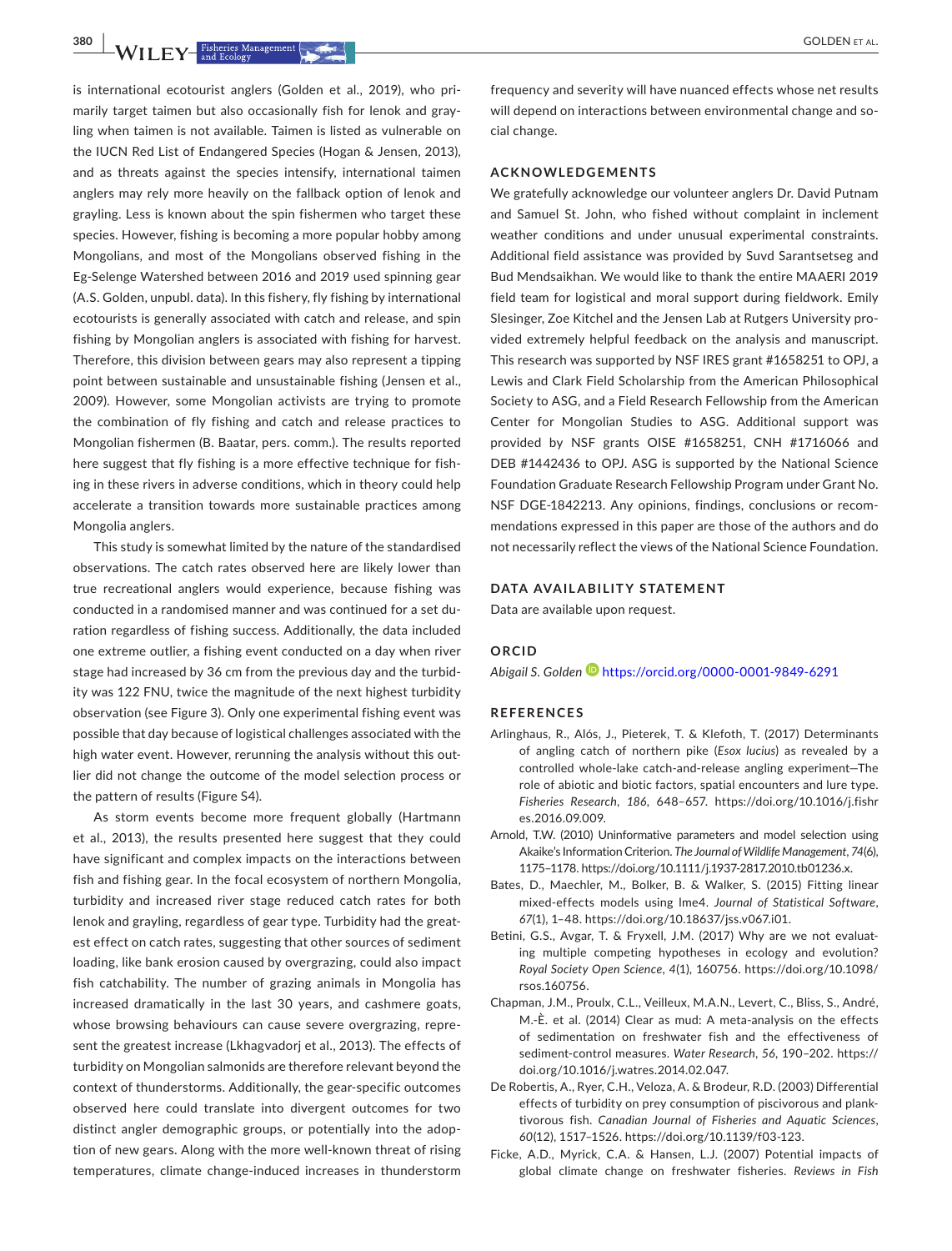*Biology and Fisheries*, *17*(4), 581–613. [https://doi.org/10.1007/](https://doi.org/10.1007/s11160-007-9059-5) [s11160-007-9059-5.](https://doi.org/10.1007/s11160-007-9059-5)

- Fox, J. (2003) Effect displays in R for generalised linear models. *Journal of Statistical Software*, *8*(15), 1–27<http://www.jstatsoft.org/v08/i15/>.
- Fox, J. & Weisberg, S. (2019) *An R Companion to Applied Regression*, 3rd edition. Thousand Oaks, CA [<http://tinyurl.com/carbook](http://tinyurl.com/carbook)>.
- Gilroy, D.J., Jensen, O.P., Allen, B.C., Chandra, S., Ganzorig, B., Hogan, Z. et al. (2010) Home range and seasonal movement of taimen, *Hucho taimen*, in Mongolia: Taimen home range and seasonal movements. *Ecology of Freshwater Fish*, *19*(4), 545–554. [https://doi.](https://doi.org/10.1111/j.1600-0633.2010.00434.x) [org/10.1111/j.1600-0633.2010.00434.x](https://doi.org/10.1111/j.1600-0633.2010.00434.x).
- Golden, A.S., Free, C.M. & Jensen, O.P. (2019) Angler preferences and satisfaction in a high-threshold bucket-list recreational fishery. *Fisheries Research*, *220*, 105364. [https://doi.org/10.1016/j.fishr](https://doi.org/10.1016/j.fishres.2019.105364) [es.2019.105364](https://doi.org/10.1016/j.fishres.2019.105364).
- Goulden, C.E., Mead, J., Horwitz, R., Goulden, M., Nandintsetseg, B., McCormick, S. et al. (2016) Interviews of Mongolian herders and high resolution precipitation data reveal an increase in short heavy rains and thunderstorm activity in semi-arid Mongolia. *Climatic Change*, *136*(2), 281–295. [https://doi.org/10.1007/s1058](https://doi.org/10.1007/s10584-016-1614-4) [4-016-1614-4](https://doi.org/10.1007/s10584-016-1614-4).
- Hansen, A.G., Beauchamp, D.A. & Schoen, E.R. (2013) Visual prey detection responses of piscivorous trout and salmon: Effects of light, turbidity, and prey size. *Transactions of the American Fisheries Society*, *142*(3), 854–867. [https://doi.org/10.1080/00028](https://doi.org/10.1080/00028487.2013.785978) [487.2013.785978.](https://doi.org/10.1080/00028487.2013.785978)
- Hartig, F. (2019) *Residual Diagnostics for Hierarchical (Multi-Level / Mixed) Regression Models*. R package version 0.2.6. [https://CRAN.R-proje](https://CRAN.R-project.org/package=DHARMa) [ct.org/package=DHARMa.](https://CRAN.R-project.org/package=DHARMa)
- Hartman, K.J. & Jensen, O.P. (2017) Anticipating climate change impacts on Mongolian salmonids: Bioenergetics models for lenok and Baikal grayling. *Ecology of Freshwater Fish*, *26*(3), 383–396. [https://doi.](https://doi.org/10.1111/eff.12282) [org/10.1111/eff.12282.](https://doi.org/10.1111/eff.12282)
- Hartmann, D.L., Klein Tank, A.M.G., Rusticucci, M., Alexander, L.V., Brönnimann, S., Charabi, Y. et al. (2013) Observations: Atmosphere and Surface. In: Stocker, T.F., Qin, D., Plattner, G.-K., Tignor, M., Allen, S.K., Boschung, J., Nauels, A., Xia, Y., Bex, V. & Midgley, P.M. (Eds.). *Climate Change 2013: The Physical Science Basis. Contribution of Working Group I to the Fifth Assessment Report of the Intergovernmental Panel on Climate Change*. Cambridge University Press.
- Harvey, B.C. & White, J.L. (2008) Use of benthic prey by salmonids under turbid conditions in a laboratory stream. *Transactions of the American Fisheries Society*, *137*(6), 1756–1763. [https://doi.](https://doi.org/10.1577/T08-039.1) [org/10.1577/T08-039.1.](https://doi.org/10.1577/T08-039.1)
- Hogan, Z. & Jensen, O. (2013) *Hucho taimen. The IUCN Red List of Threatened Species 2013: e.T188631A22605180*. [https://doi.](https://doi.org/10.2305/IUCN.UK.2013-1.RLTS.T188631A22605180.en) [org/10.2305/IUCN.UK.2013-1.RLTS.T188631A22605180.en.](https://doi.org/10.2305/IUCN.UK.2013-1.RLTS.T188631A22605180.en) Downloaded on 25 March 2020.
- Hunt, L.M., Fenichel, E.P., Fulton, D.C., Mendelsohn, R., Smith, J.W., Tunney, T.D. et al. (2016) Identifying alternate pathways for climate change to impact inland recreational fishers. *Fisheries*, *41*(7), 362– 372. [https://doi.org/10.1080/03632415.2016.1187015.](https://doi.org/10.1080/03632415.2016.1187015)
- Hurvich, C.M. & Tsai, C.-L. (1989) Regression and time series model selection in small samples. *Biometrika*, *76*(2), 297–307.
- Jensen, O.P., Gilroy, D.J., Hogan, Z., Allen, B.C., Hrabik, T.R., Weidel, B.C. et al. (2009) Evaluating recreational fisheries for an endangered species: A case study of taimen, *Hucho taimen*, in Mongolia. *Canadian Journal of Fisheries and Aquatic Sciences*, *66*(10), 1707– 1718. [https://doi.org/10.1139/F09-109.](https://doi.org/10.1139/F09-109)
- Jensen, O.P., Hrabik, T.R., Martell, S.J.D., Walters, C.J. & Kitchell, J.F. (2006) Diel vertical migration in the Lake Superior pelagic community. II. Modeling trade-offs at an intermediate trophic level. *Canadian Journal of Fisheries and Aquatic Sciences*, *63*(10), 2296– 2307. [https://doi.org/10.1139/f06-125.](https://doi.org/10.1139/f06-125)
- Kerr, L.A., Connelly, W.J., Martino, E.J., Peer, A.C., Woodland, R.J. & Secor, D.H. (2009) Climate change in the U.S. Atlantic affecting recreational fisheries. *Reviews in Fisheries Science*, *17*(2), 267–289. [https://doi.org/10.1080/10641260802667067.](https://doi.org/10.1080/10641260802667067)
- Korman, J. & Yard, M.D. (2017) Effects of environmental covariates and density on the catchability of fish populations and interpretation of catch per unit effort trends. *Fisheries Research*, *189*, 18–34. [https://](https://doi.org/10.1016/j.fishres.2017.01.005) [doi.org/10.1016/j.fishres.2017.01.005](https://doi.org/10.1016/j.fishres.2017.01.005).
- Kovach, R.P., Muhlfeld, C.C., Al-Chokhachy, R., Dunham, J.B., Letcher, B.H. & Kershner, J.L. (2016) Impacts of climatic variation on trout: A global synthesis and path forward. *Reviews in Fish Biology and Fisheries*, *26*(2), 135–151. <https://doi.org/10.1007/s11160-015-9414-x>.
- Kuparinen, A., Klefoth, T. & Arlinghaus, R. (2010) Abiotic and fishingrelated correlates of angling catch rates in pike (*Esox lucius*). *Fisheries Research*, *105*(2), 111–117. [https://doi.org/10.1016/j.fishr](https://doi.org/10.1016/j.fishres.2010.03.011) [es.2010.03.011.](https://doi.org/10.1016/j.fishres.2010.03.011)
- Larranaga, N., Valdimarsson, S.K., Linnansaari, T. & Steingrímsson, S.Ó. (2018) Diel activity and foraging mode of juvenile Arctic charr in fluctuating water flow. *River Research and Applications*, *34*(4), 348– 356. <https://doi.org/10.1002/rra.3256>.
- Lennox, R.J., Alós, J., Arlinghaus, R., Horodysky, A., Klefoth, T., Monk, C.T. & et al. (2017) What makes fish vulnerable to capture by hooks? A conceptual framework and a review of key determinants. *Fish and Fisheries*, *18*(5), 986–1010.<https://doi.org/10.1111/faf.12219>.
- Lkhagvadorj, D., Hauck, M., Dulamsuren, C. & Tsogtbaatar, J. (2013) Twenty years after decollectivization: Mobile livestock husbandry and its ecological impact in the Mongolian forest-steppe. *Human Ecology*, *41*, 725–735. [https://doi.org/10.1007/s10745-013-9599-3.](https://doi.org/10.1007/s10745-013-9599-3)
- Mazur, M.M. & Beauchamp, D.A. (2003) A comparison of visual prey detection among species of piscivorous salmonids: Effects of light and low turbidities. *Environmental Biolo*, *67*, 397–405.
- Mercado-Silva, N., Gilroy, D.J., Erdenebat, M., Hogan, Z., Chandra, S. & Vander Zanden, M.J. (2008) Fish community composition and habitat use in the Eg-Uur river system. *Mongolia. Mongolian Journal of Biological Sciences*, *6*(1–2), 21–30. [https://doi.org/10.22353/](https://doi.org/10.22353/mjbs.2008.06.03) [mjbs.2008.06.03](https://doi.org/10.22353/mjbs.2008.06.03)
- Nakagawa, S. & Schielzeth, H. (2013) A general and simple method for obtaining  $R^2$  from generalized linear mixed-effects models. *Methods in Ecology and Evolution*, *4*(2), 133–142. [https://doi.](https://doi.org/10.1111/j.2041-210x.2012.00261.x) [org/10.1111/j.2041-210x.2012.00261.x](https://doi.org/10.1111/j.2041-210x.2012.00261.x).
- Nandintsetseg, B., Greene, J.S. & Goulden, C.E. (2007) Trends in extreme daily precipitation and temperature near lake Hövsgöl. *Mongolia. International Journal of Climatology*, *27*(3), 341–347. [https://doi.](https://doi.org/10.1002/joc.1404) [org/10.1002/joc.1404.](https://doi.org/10.1002/joc.1404)
- Olson, K.W., Jensen, O.P. & Hrabik, T.R. (2016) Feeding ecology and prey resource partitioning of lenok (*Brachymystax lenok*) and Baikal grayling (*Thymallus arcticus baicalensis*) in the Eg and Uur rivers, Mongolia. *Ecology of Freshwater Fish*, *25*(4), 565–576.<https://doi.org/10.1111/eff.12234>.
- R Core Team (2019) *R: A language and environment for statistical computing*. R Foundation for Statistical Computing. [https://www.R-proje](https://www.R-project.org/) [ct.org/](https://www.R-project.org/).
- Rocaspana, R., Aparicio, E., Palau-Ibars, A., Guillem, R. & Alcaraz, C. (2019). Hydropeaking effects on movement patterns of brown trout (*Salmo trutta* L.). *River Research and Applications*, *35*, rra.3432. <https://doi.org/10.1002/rra.3432>
- Rowe, D.K., Dean, T.L., Williams, E. & Smith, J.P. (2003) Effects of turbidity on the ability of juvenile rainbow trout, *Oncorhynchus mykiss*, to feed on limnetic and benthic prey in laboratory tanks. *New Zealand Journal of Marine and Freshwater Research*, *37*(1), 45–52. [https://doi.](https://doi.org/10.1080/00288330.2003.9517145) [org/10.1080/00288330.2003.9517145](https://doi.org/10.1080/00288330.2003.9517145).
- Santos, R.O., Rehage, J.S., Boucek, R. & Osborne, J. (2016) Shift in recreational fishing catches as a function of an extreme cold event. *Ecosphere*, *7*(6), e01335.<https://doi.org/10.1002/ecs2.1335>.
- Townhill, B.L., Radford, Z., Pecl, G., van Putten, I., Pinnegar, J.K. & Hyder, K. (2019) Marine recreational fishing and the implications of climate